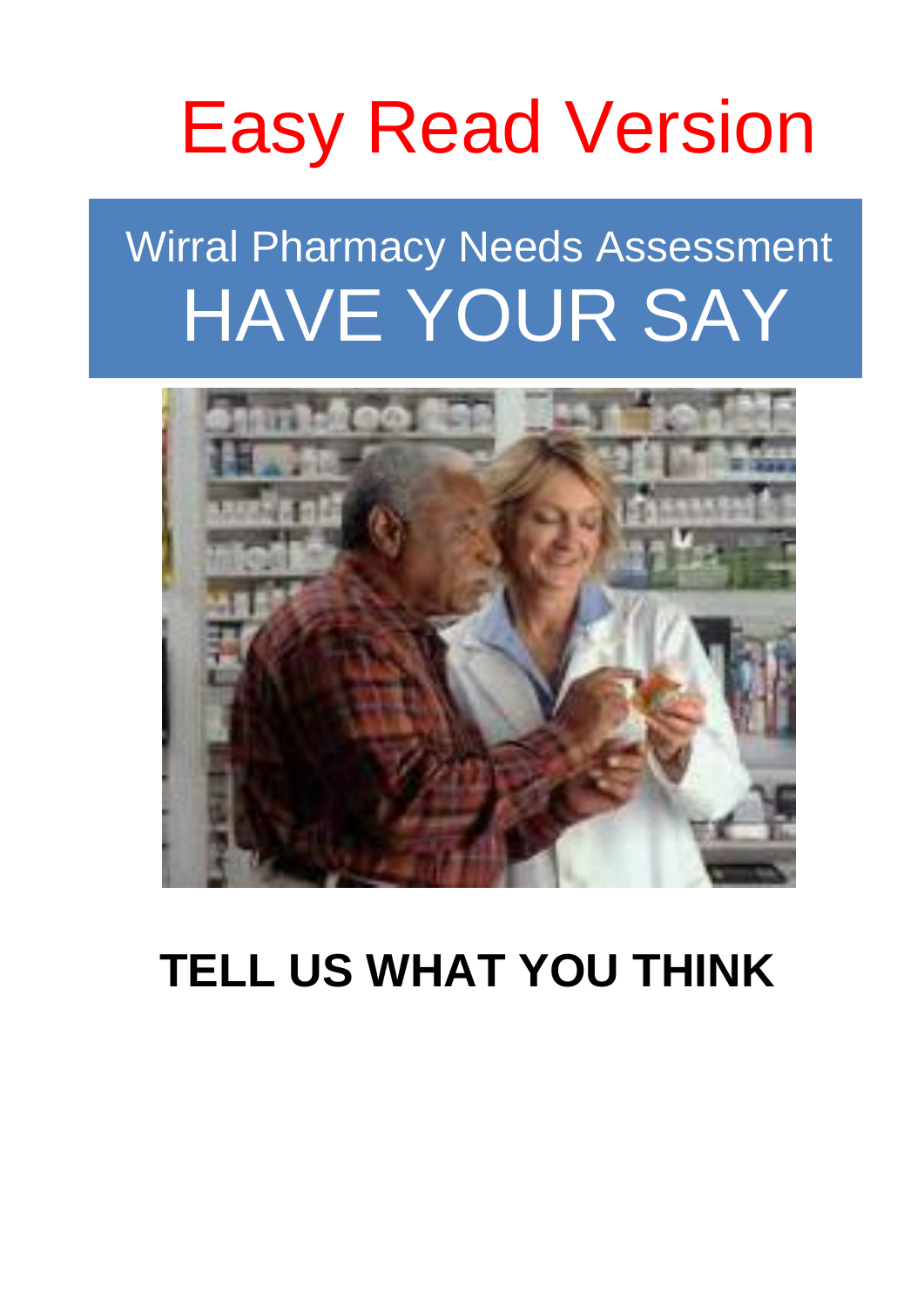## **We are looking at what our pharmacies do**



We have recently written a new report on local pharmacies and what they offer



A **pharmacy** is where you would get a prescription or buy medicines you cannot buy anywhere else.

Some people call it a **chemist**.



The government ask us to look every **three years** at **pharmacy services in our area.**



This is called a **Pharmaceutical Needs Assessment.**



and want to know what you think about the report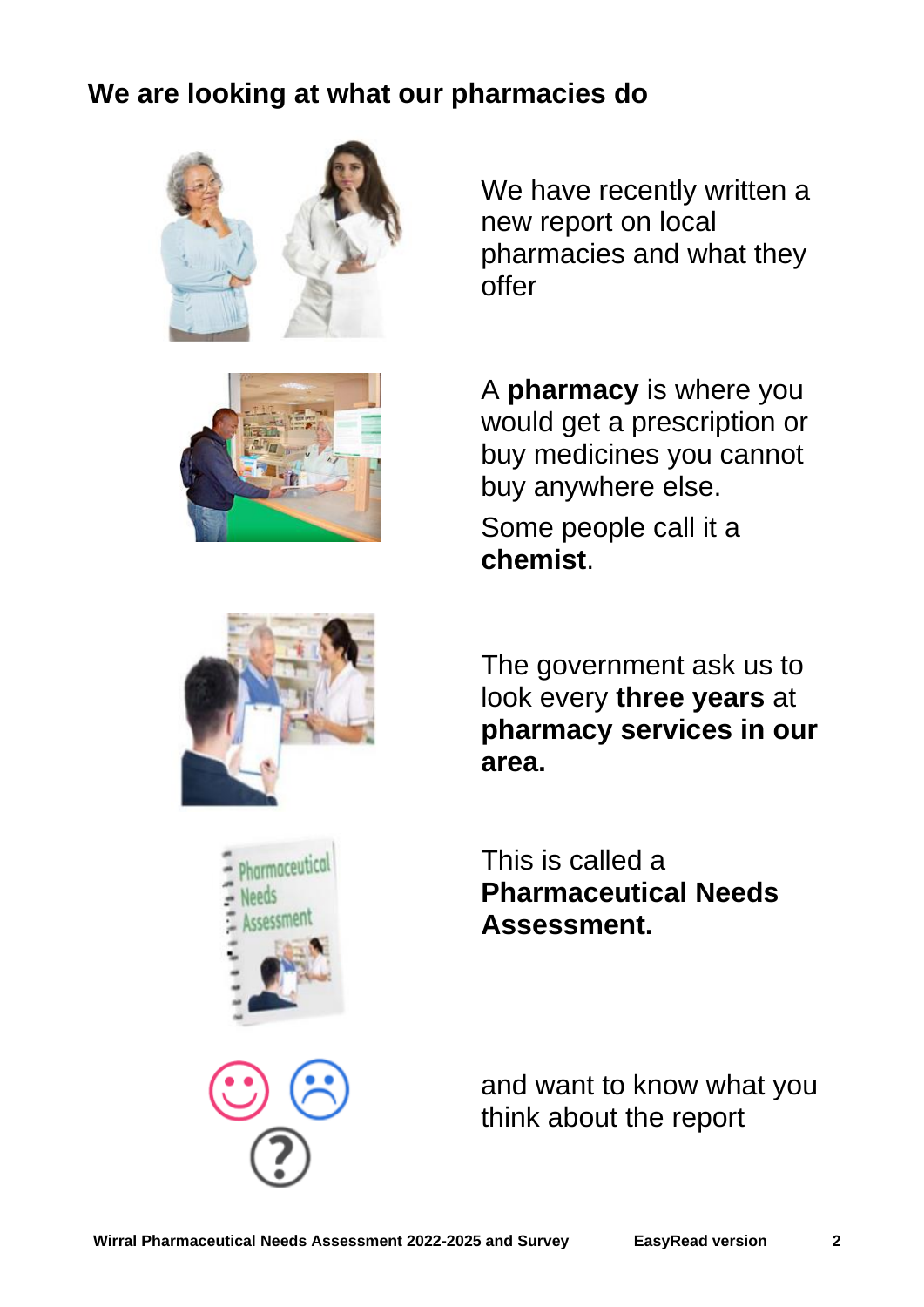## **Why do we look at pharmacies?**



We look at what pharmacy services we have in Wirral and where they are



We look at the health of Wirral people



We look at what pharmacy services Wirral might need in the future



This helps the NHS and others to think about other services or support they can give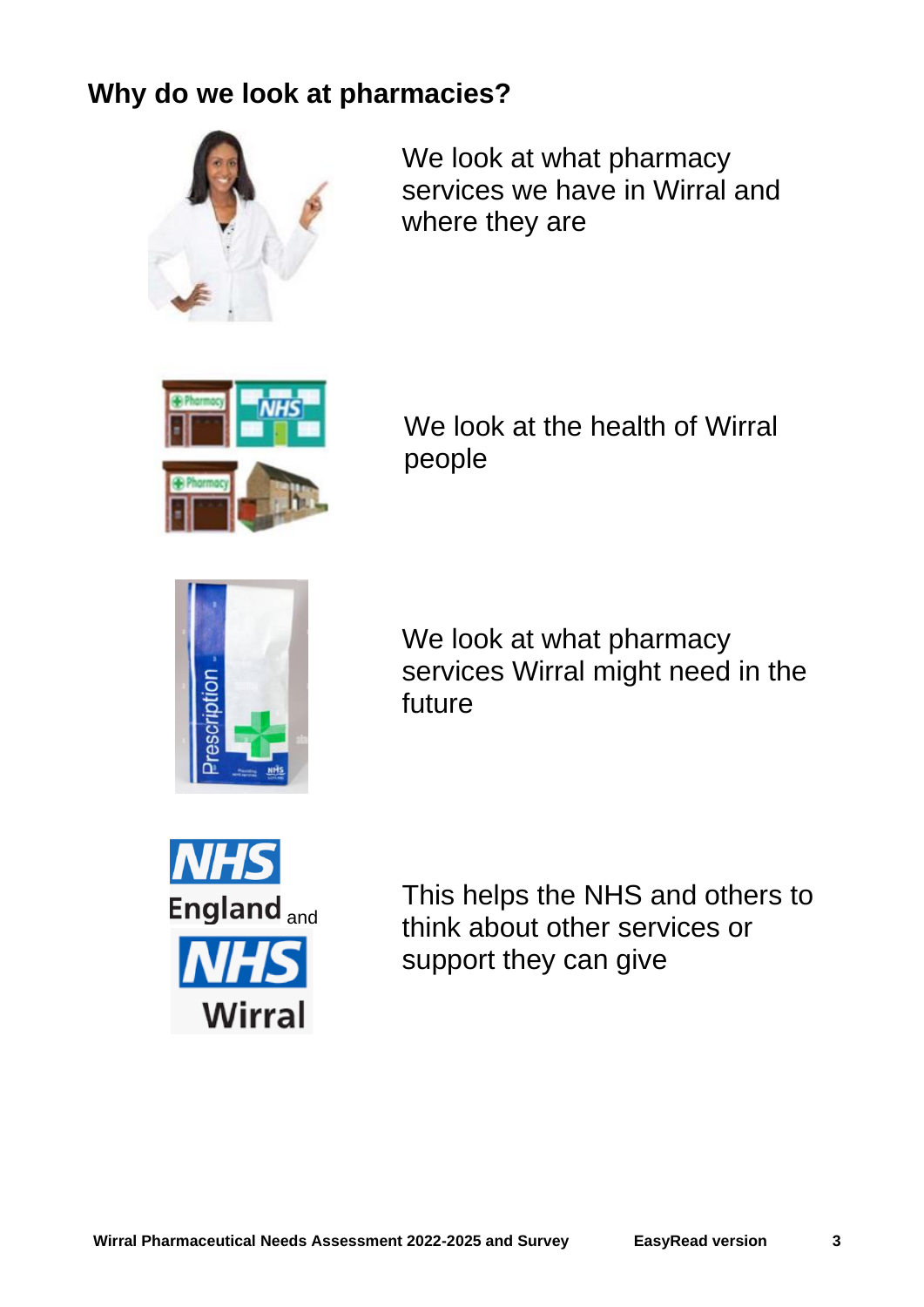### **So, what do we want you to do?**



**We want to know what you think about this report and what we could change?**



**Please read the report and then answer the questions at the end**

| <b>June 2022</b> |              |    |                |                |                 |     |
|------------------|--------------|----|----------------|----------------|-----------------|-----|
| м                | $\mathbf{T}$ | W  | $\mathbf{T}$   | $\blacksquare$ | $\mathcal{S}$   | S   |
|                  |              |    | $\overline{2}$ |                |                 | 5   |
| 6                |              | 8  | 9              |                | 11              | 12  |
| 13               | 14           | 15 | 16             | 17             | 18 <sup>°</sup> | 19  |
| 20               |              |    |                | 21  22  23  24 | 25              | -26 |
| 27               | 28           | 29 | 30             |                |                 |     |

**We need your answers by 5.00pm on Friday 10th June 2022**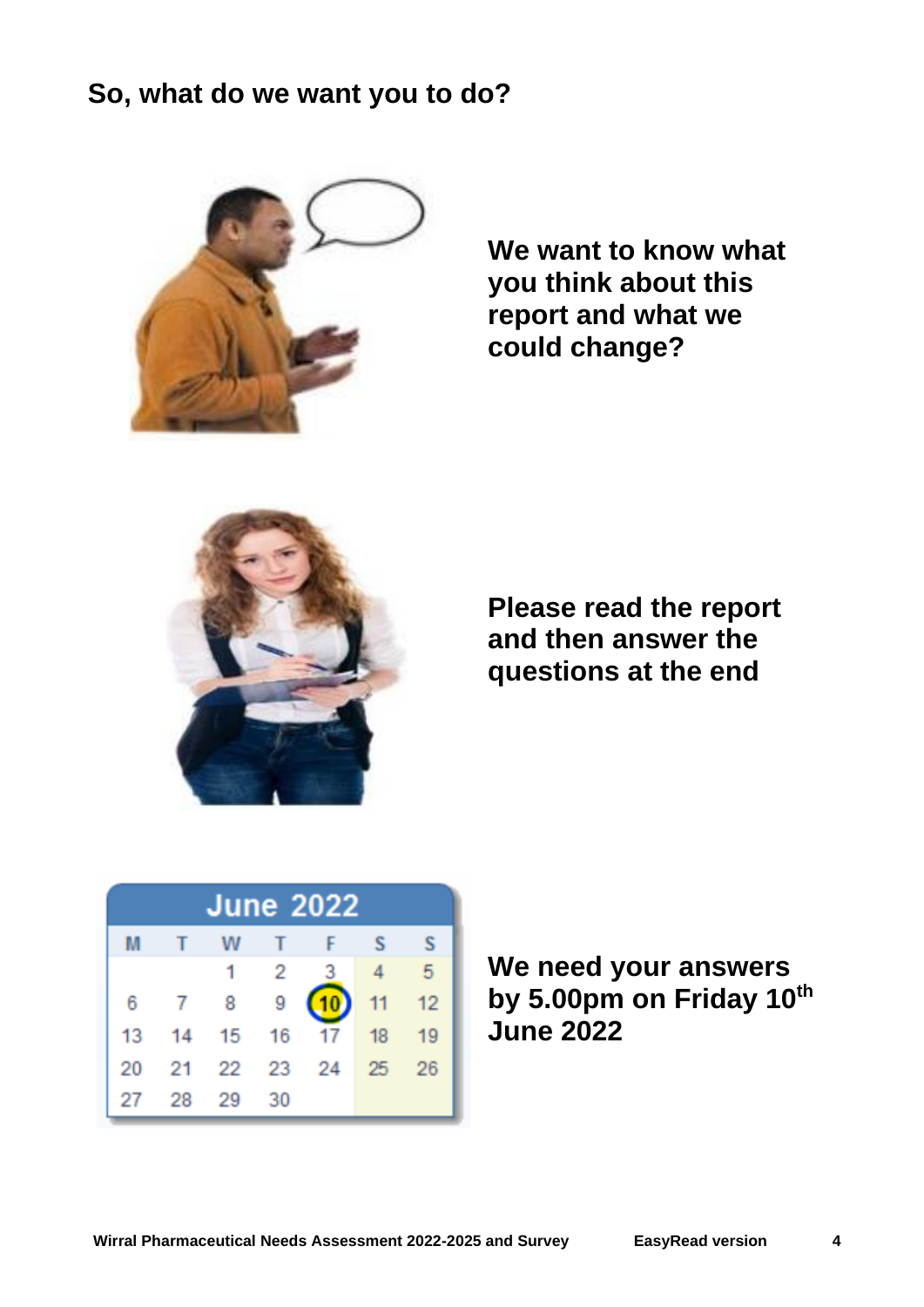## **How to get involved**



You can fill in the questionnaire on a computer. Here is the link. [haveyoursay.wirral.gov.uk/pharmac](file://///WIR0201CENTRAL4/PHDATA$/DATA/PH-All-folders/PH-Health%20&%20Wellbeing/PNA/2022%20to%202025/haveyoursay.wirral.gov.uk/pharmaceutical-needs-assessment) [eutical-needs-assessment](file://///WIR0201CENTRAL4/PHDATA$/DATA/PH-All-folders/PH-Health%20&%20Wellbeing/PNA/2022%20to%202025/haveyoursay.wirral.gov.uk/pharmaceutical-needs-assessment)

You can fill a paper copy.

To get a paper copy telephone 0151 666 5201

Or email [pna2022@wirral.gov.uk](mailto:pna2022@wirral.gov.uk)



### **What we will do with what you tell us**

We will not pass your name and address to anybody else.

We will use what you tell us to help plan the services at pharmacies that you will have in the future, and we will let you know what we decide to do.



#### **This is your chance to have your say**.

The closing date is **10th June 2022 by 5.00pm.**

**Paper copies can be returned in the pre-paid envelope provided or posted to**  PNA Lead

Wirral Council PO BOX 290 **Wallasev** CH27 9FQ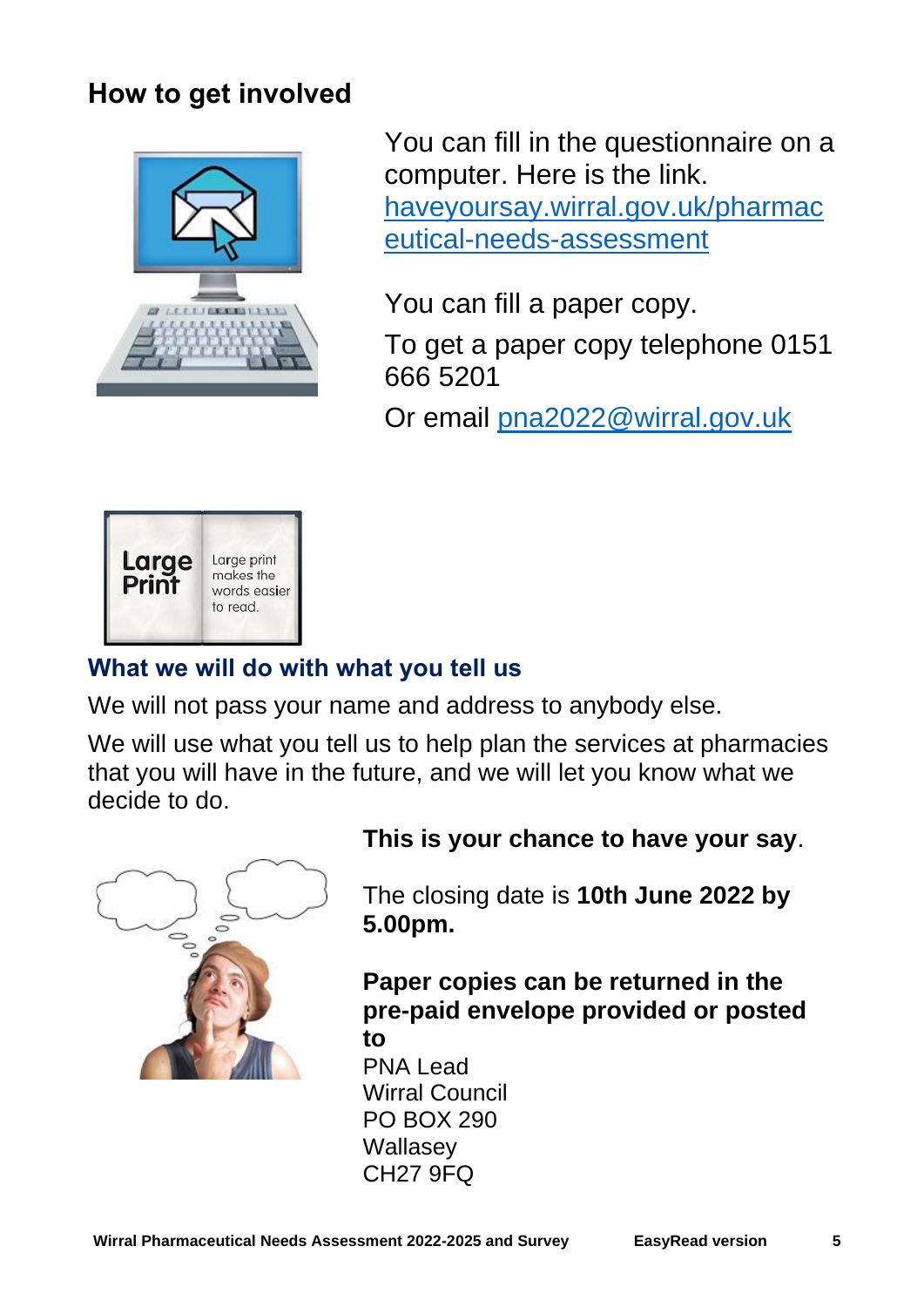## **What Pharmacies do**

These are services that you can get from your local pharmacy if you live in Wirral



Giving you medicines that your doctor has advised you need.



Selling you medicines.



Giving you advice about how keep healthy.



Disposing of some old medicines safely.



Helping you to go to the right health service for you.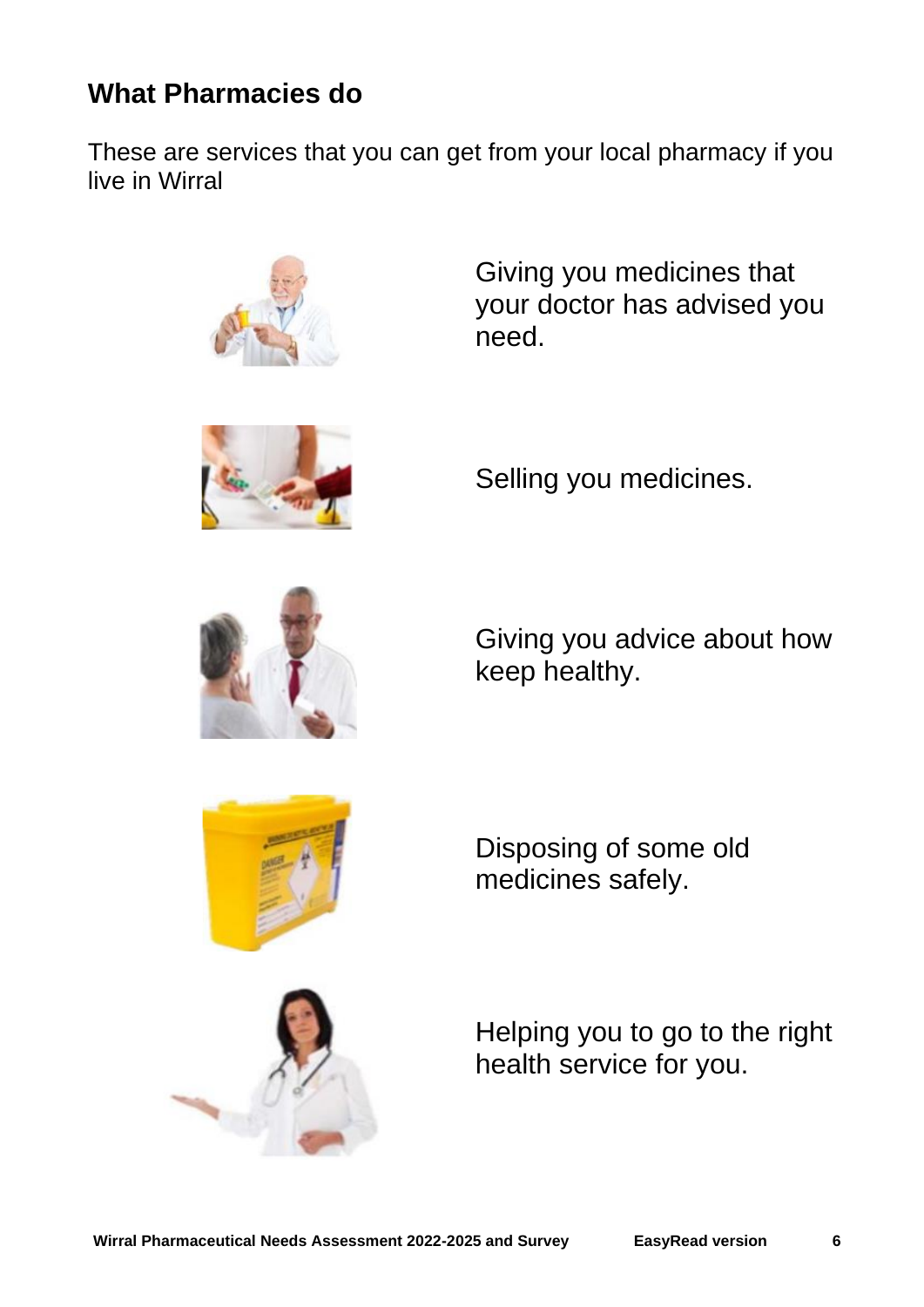

Helping you with advice and medicines to deal with common, not very serious illnesses…like coughs, colds earache and upset tummy.

## **Some pharmacies also provide:**





Help with emergency contraception.

Help to some people who are addicted to drugs.



Help you to stop getting flu by giving you a flu jab.



Give you with advice and treatment on common illnesses.



Talk to you about all the medicines you take and answer any questions you may have about them or why you have to take them.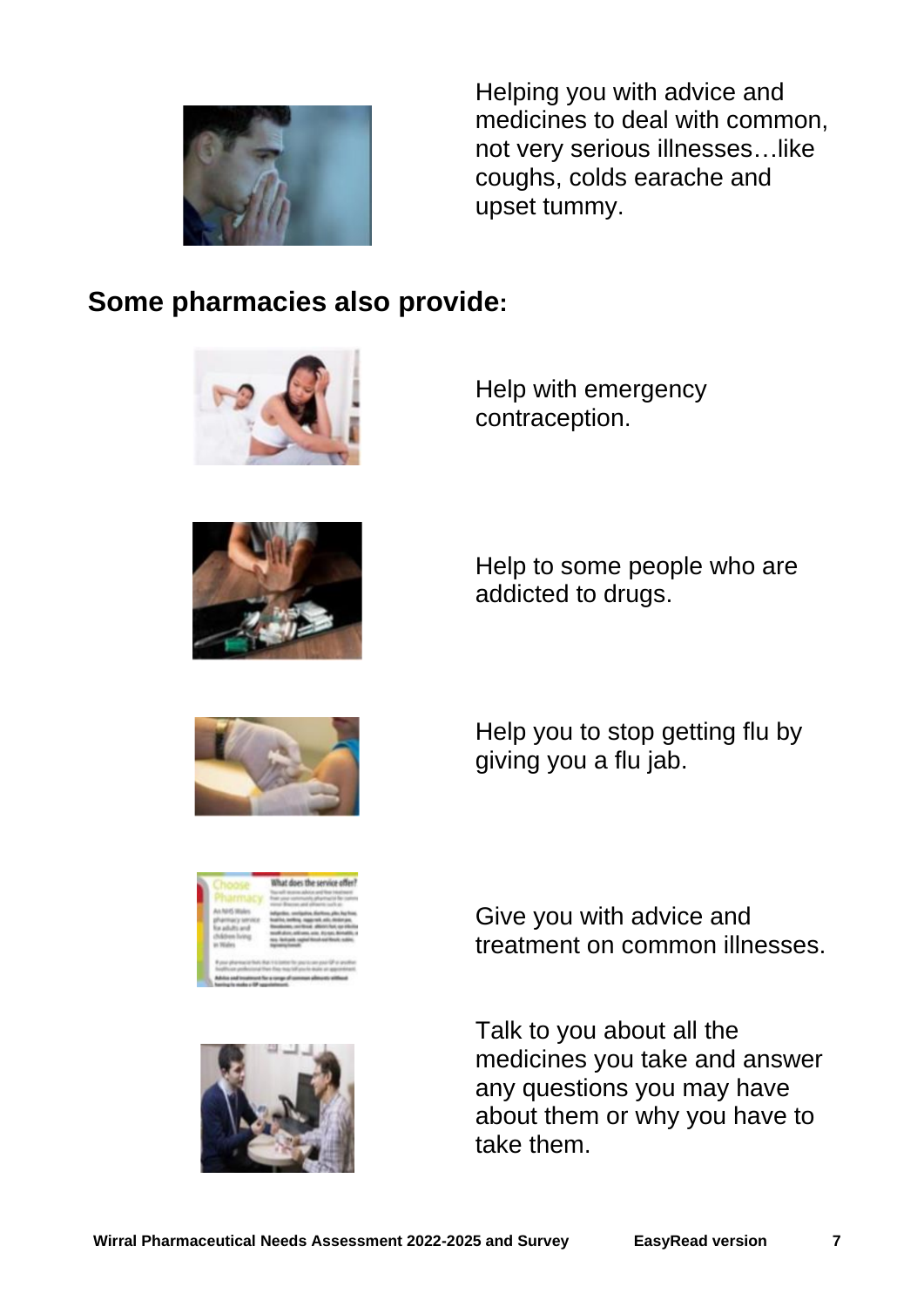## **All about our Pharmacies in Wirral**



We have 83 community pharmacies in Wirral, and they must be open for 40 hours every week.

Wirral has enough pharmacies for the people that live here to use



Most people in Wirral can drive or walk to a pharmacy within 30 minutes.



66 pharmacies are open on Saturday morning, 13 pharmacies are open on a Sunday and around 10 pharmacies are open in the week up to 10.00pm.



Nearly all of the pharmacies have a room where you can talk to the pharmacist privately.



Pharmacies in Wirral also offer medicine reviews, flu injections, stop smoking services, sexual health and some support drug users.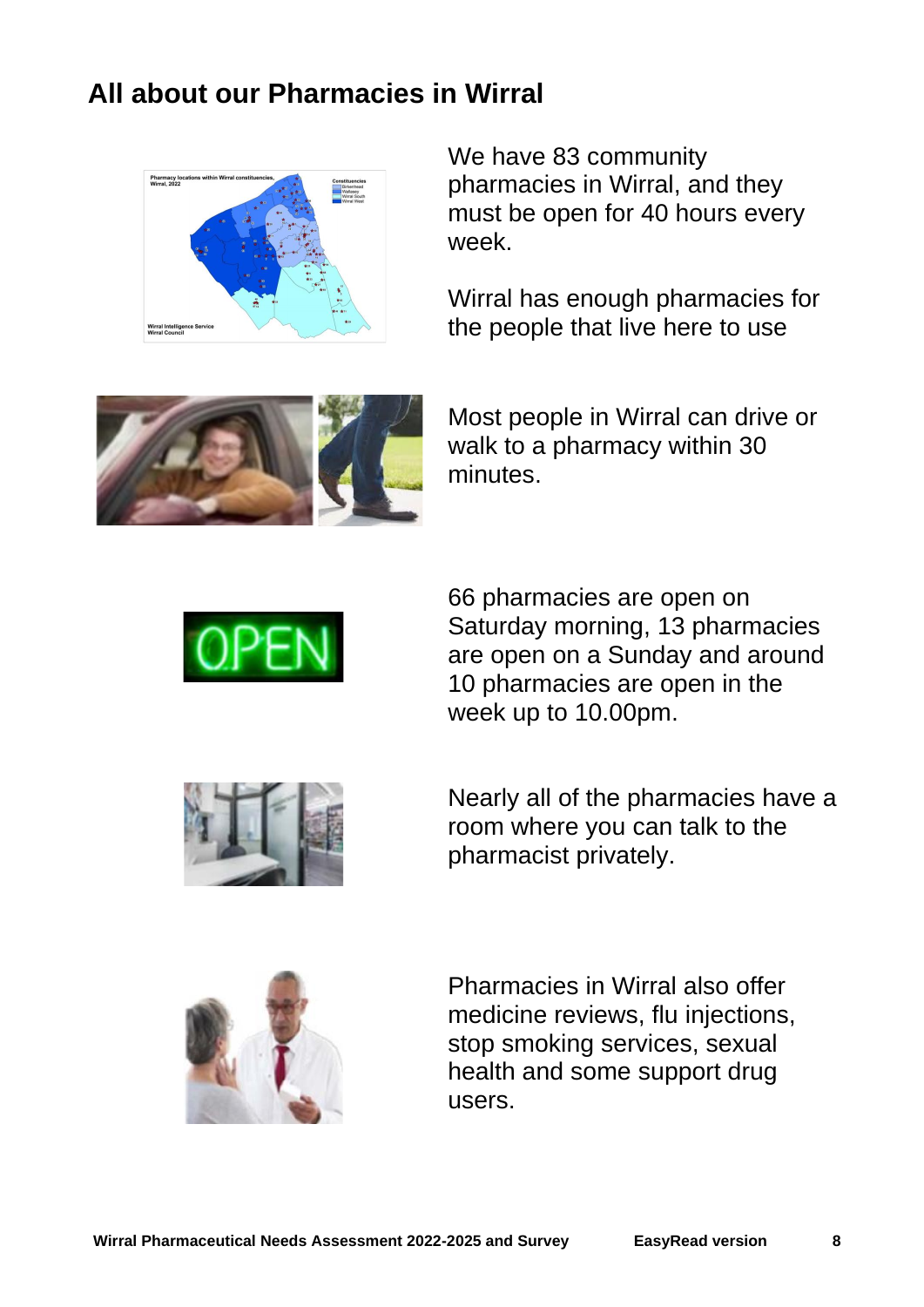

Every month, every pharmacy in Wirral dispenses about 7,500 items.

Around three in every four Wirral pharmacies will bring your medicines to your home.

## **What people have told us about our pharmacies?**

We asked people what they thought about our pharmacies. They told us:



Most people use a pharmacy and they liked the services they provide.



Most people visit a pharmacy once a month.





People also go to a pharmacy to buy medicines or to ask for advice.

Most people felt able to talk to their pharmacist in private.

Most people use the same pharmacy because it is close to their home or their doctor's surgery.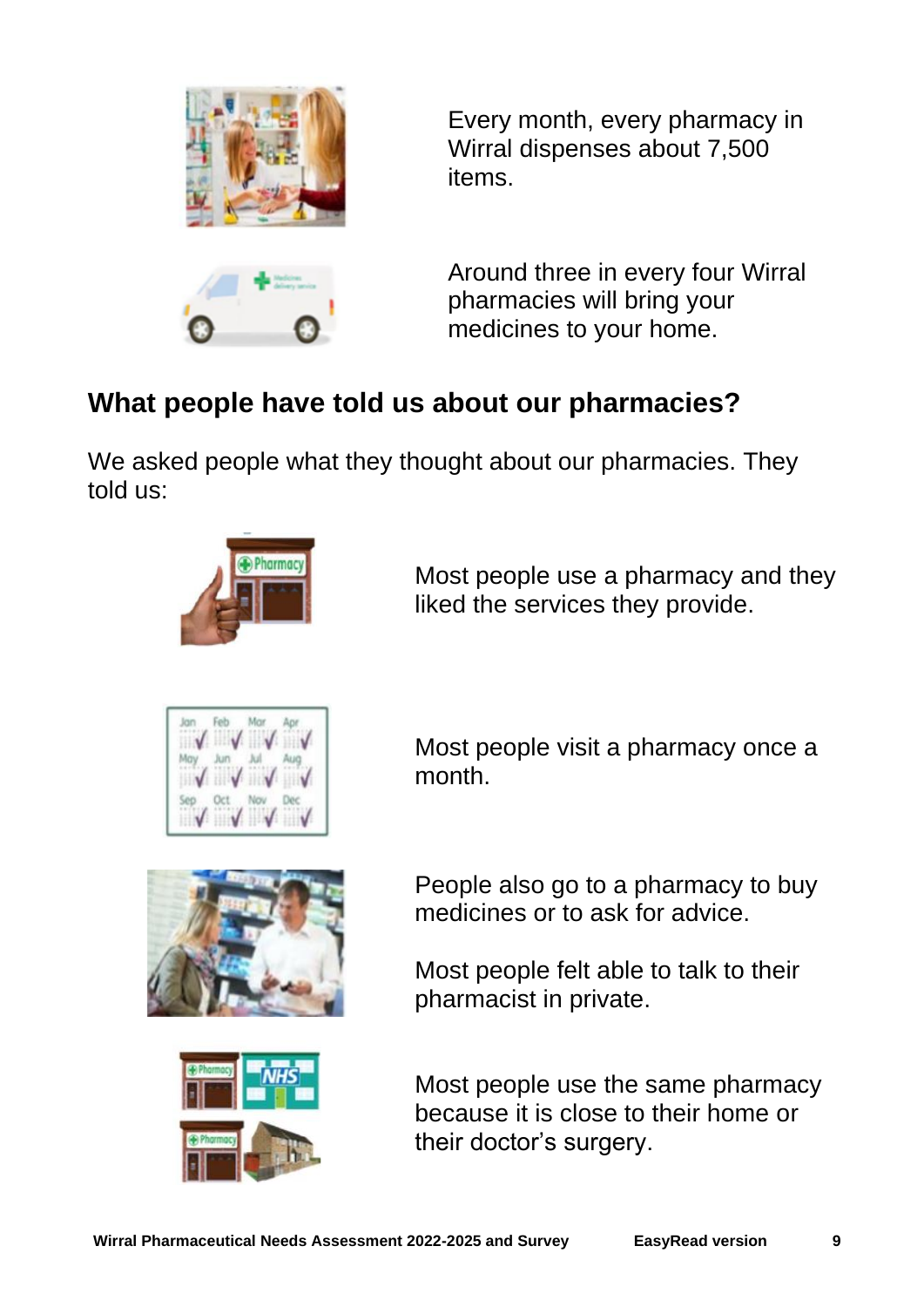

Most people use a car or walk to get to a pharmacy.

Those people who said they find it difficult to get to a pharmacy is because the car parking is not always very good.



Most people know about the other services that pharmacies offer, like flu vaccinations.



Some people can struggle to get their medicines when they need them but most people can

## **About the place we live - Wirral**



About 323,200 people live in Wirral.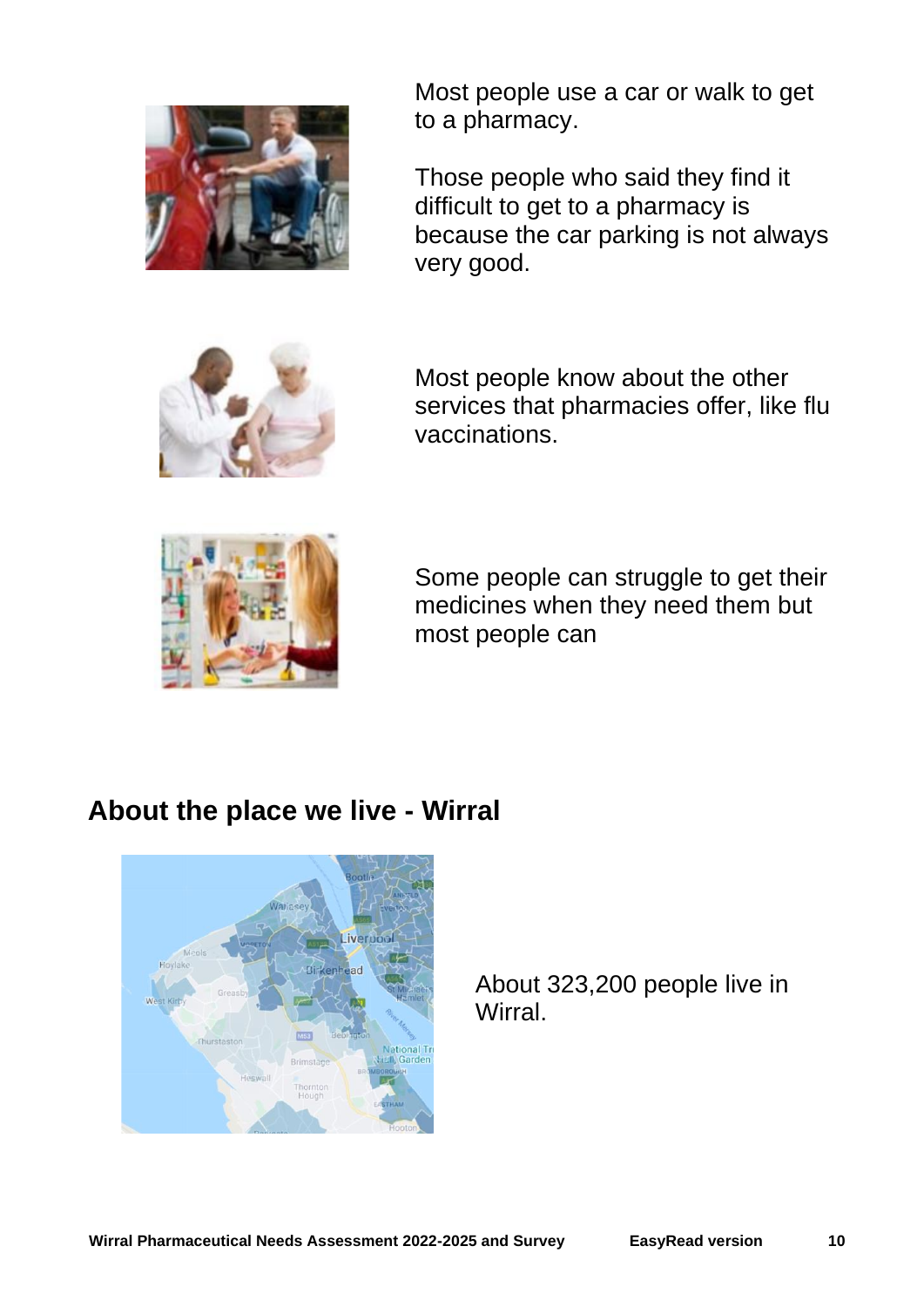

About one in every five people are over 64 years old.



Some parts of Wirral are well off and others are poor.



On average we expect men to live to about 78 years old and women until they are 82 years old.



By 2025 about 327,400 people will be living in Wirral.



Nearly everyone living in our area is White and British. Only a small number say they are not white.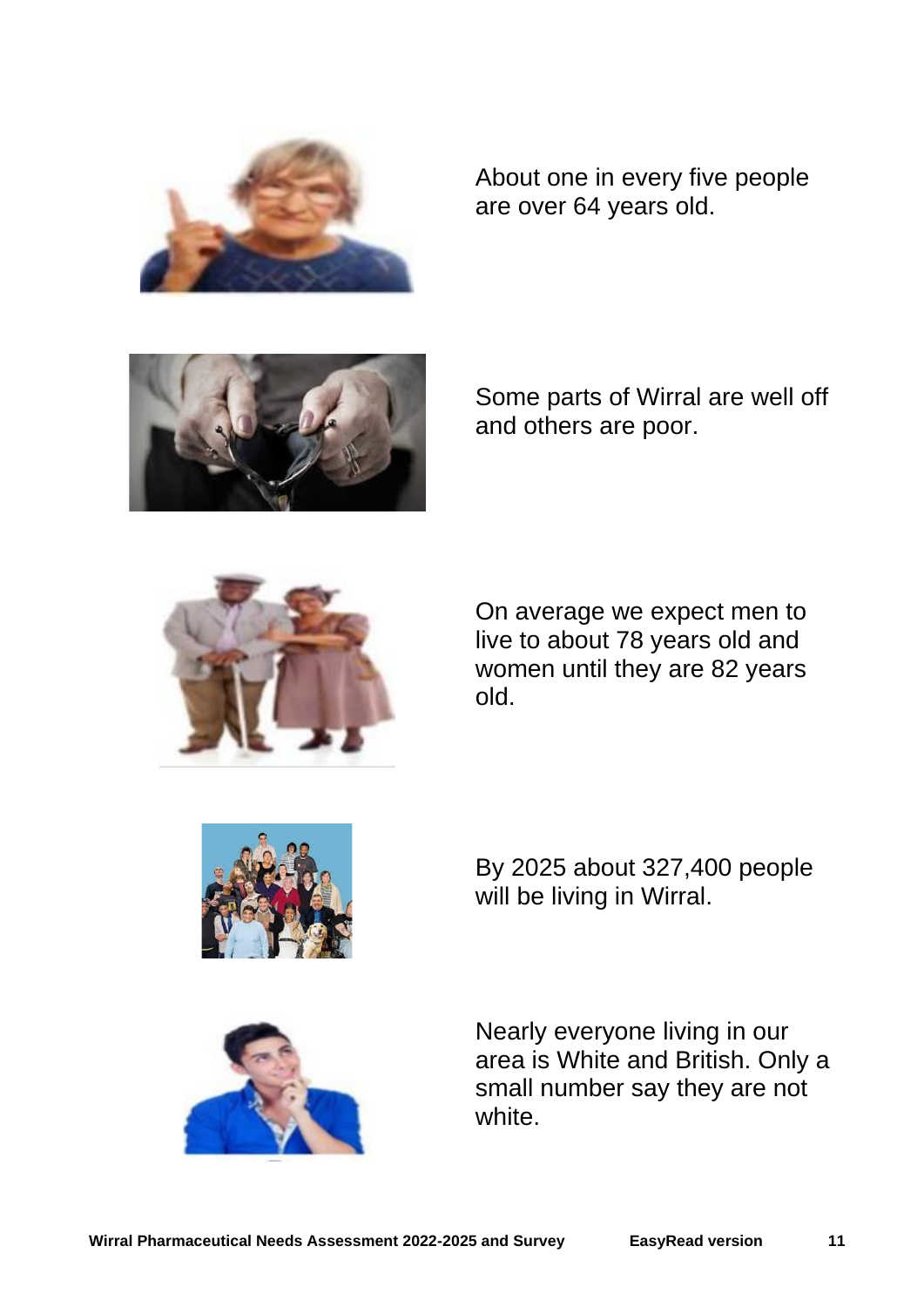

Nearly everyone in our area speaks English.

## **About our Lifestyles**



About one in every eight people smoke, which is more than England.



There are nearly 2,500 admissions to hospital because of alcohol in Wirral every year, which is relatively worse than England.



About two in every three adults are overweight or obese. This is worse than the average for England.



Similar to England, about one in every 3 Wirral children aged 11 are obese or overweight.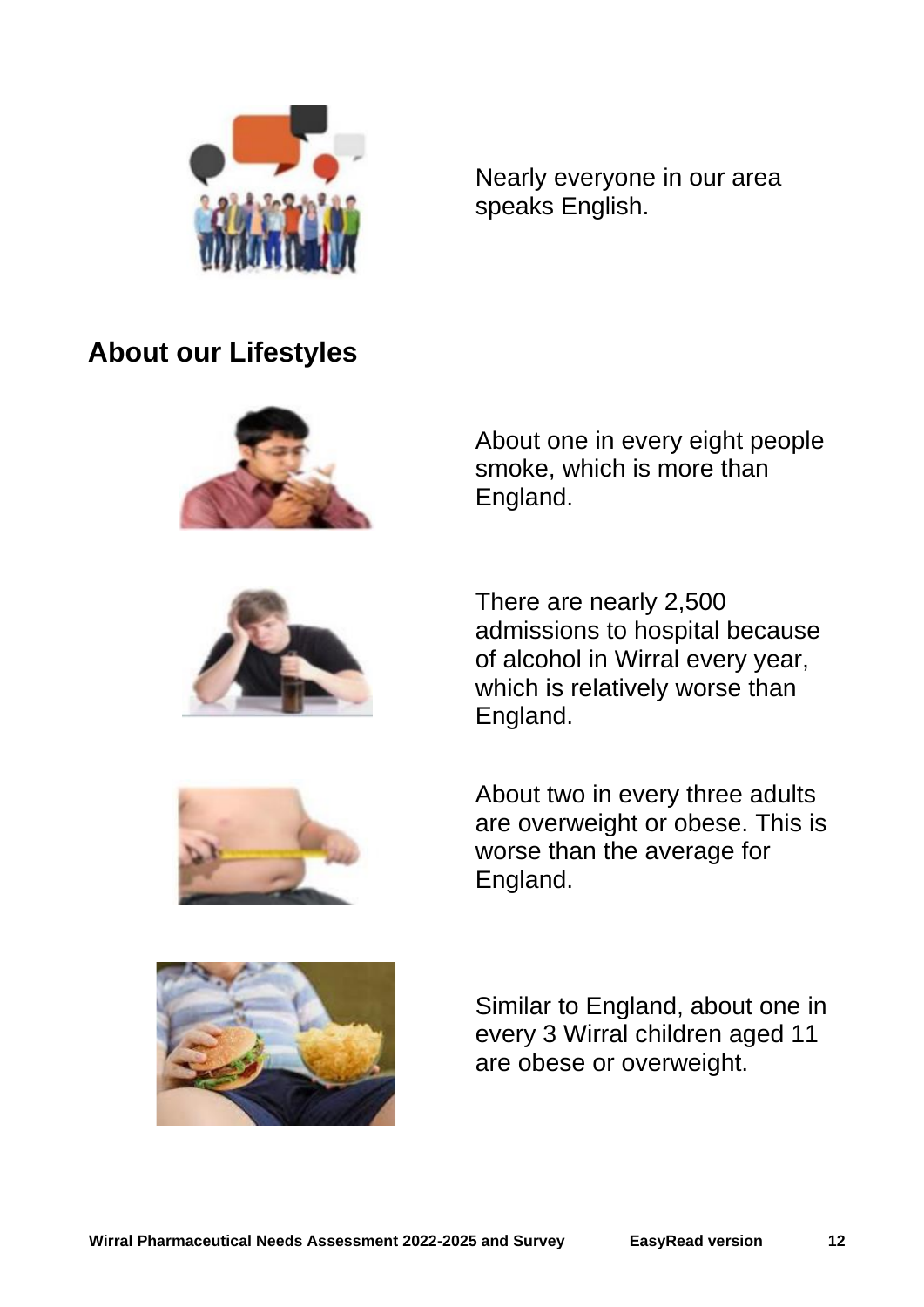## **About our Health**



Around 55,500 people have high blood pressure that live in Wirral.

We think there are about 22,300 people in Wirral that don't know they have high blood pressure.



In Wirral people died mainly from cancer and respiratory diseases, such as pneumonia.



Around 20,200 adults in Wirral are diagnosed with diabetes.

We think there are about 2,500 adults in Wirral that don't know they have diabetes.



One in every five Wirral adults has suffered from depression at some time in their life, compared to one in eight adults in England.



The number of people with a disability will continue to rise, partly due to people who live in Wirral getting older.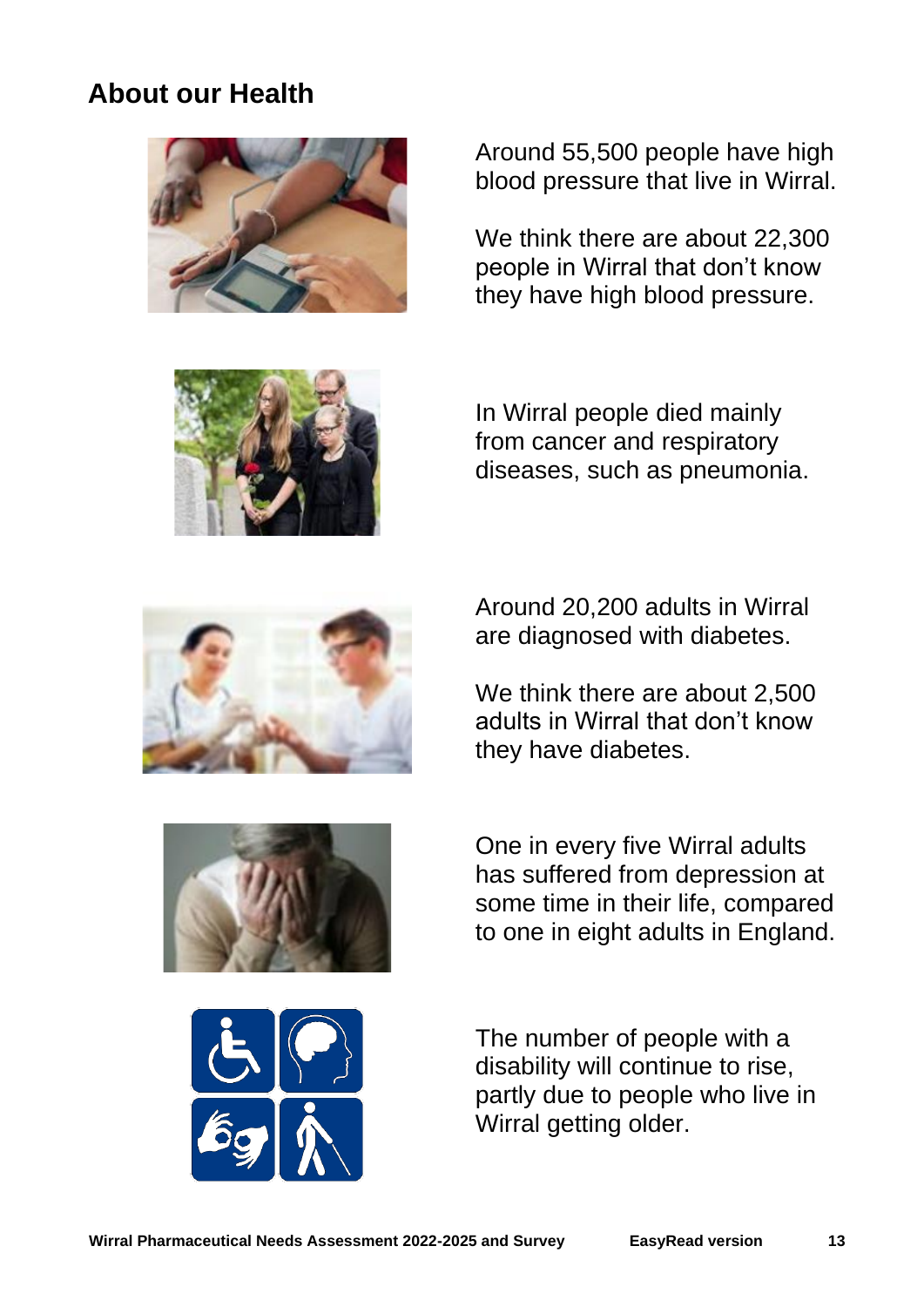## **What does this tell us?**



We have enough pharmacy services across Wirral



Most people can get to them easily and they all deliver medications if you need them to



Future new housing will not mean people can't access pharmacies



We should keep working with pharmacies such as sharing the survey results about their services



We will keep exploring options for pharmacy services to get even better such as how they tell us about their services, their opening and closing hours and what they offer us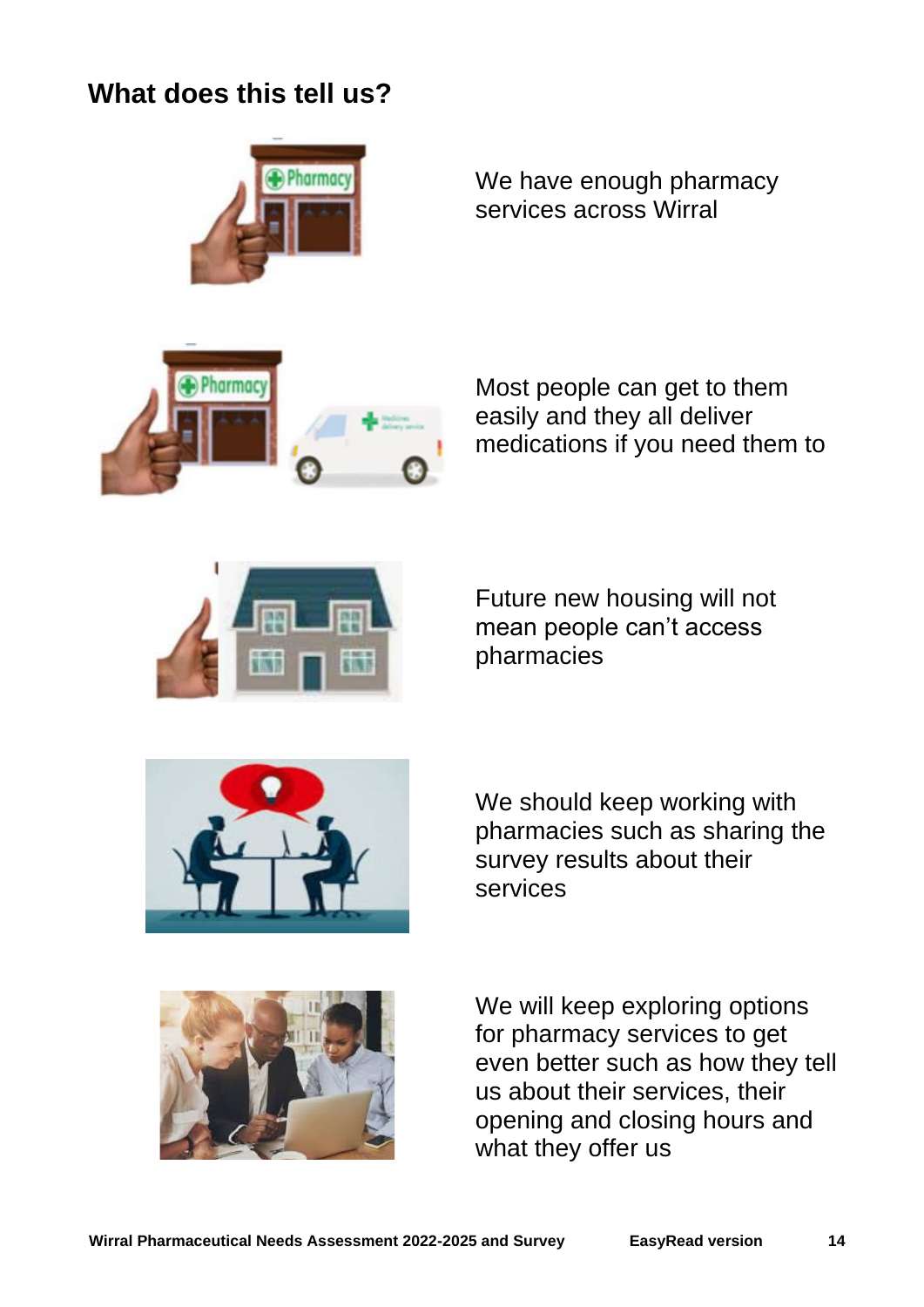## **What do you think?**

#### Please put a tick (✓) in the box for the answer which you want **to give**

#### **Question 1.**

#### **Has the reason for the pharmaceutical needs assessment been explained?**

Please tick one box:

| <b>Yes</b> |  |
|------------|--|
| <b>No</b>  |  |
| Don't know |  |

### **If no or don't know, please let us know why (below)**

| , | ◢<br><b>Answer</b> |
|---|--------------------|
|   |                    |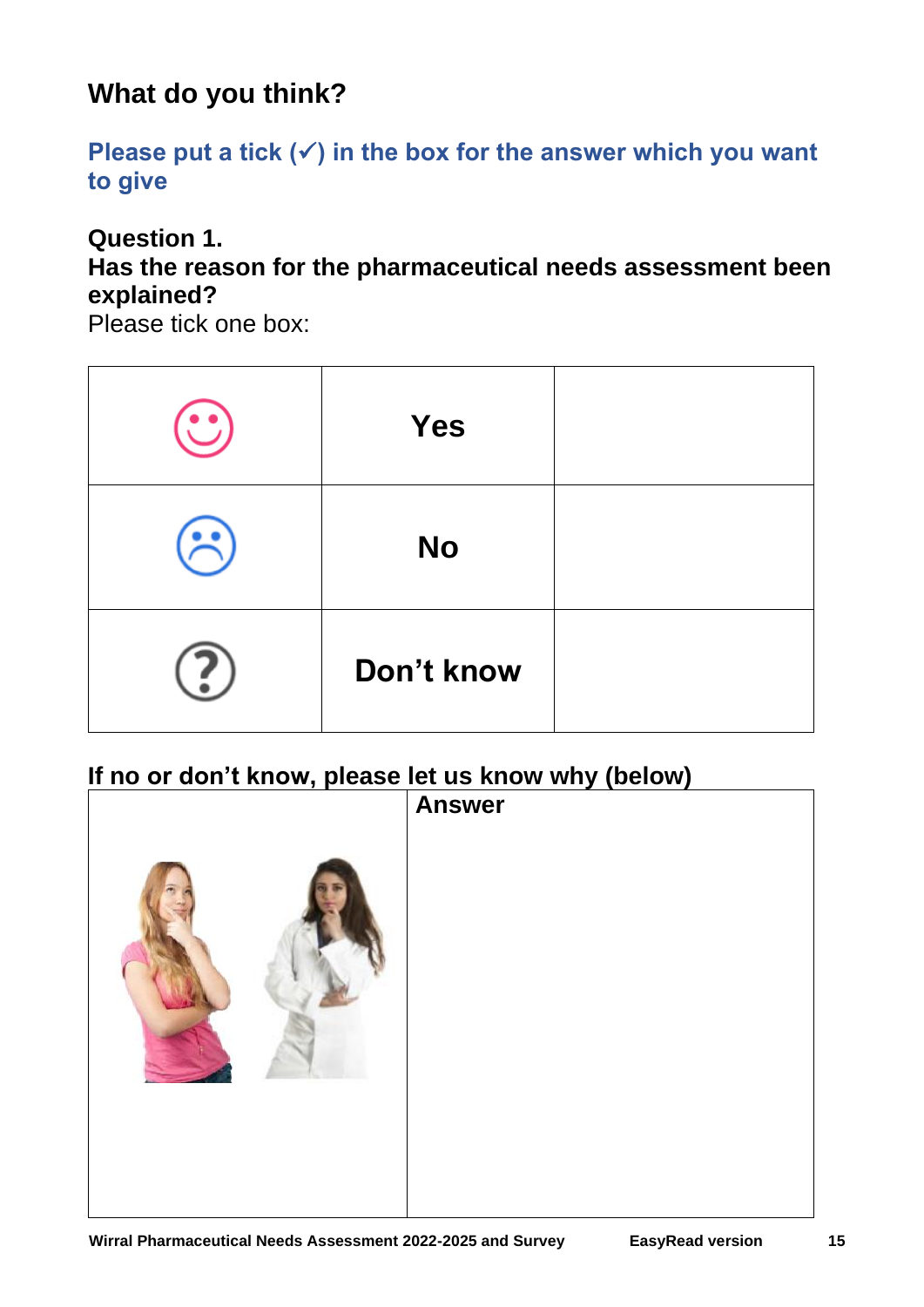#### **Question 2. Do you think the report is right about the pharmaceutical services that we have across Wirral?**

Please tick one box

| <b>Yes</b> |  |
|------------|--|
| <b>No</b>  |  |
| Don't know |  |

#### **If no or don't know, let us know why (below):**

| . <sub>7</sub> | Answer: |
|----------------|---------|
|                |         |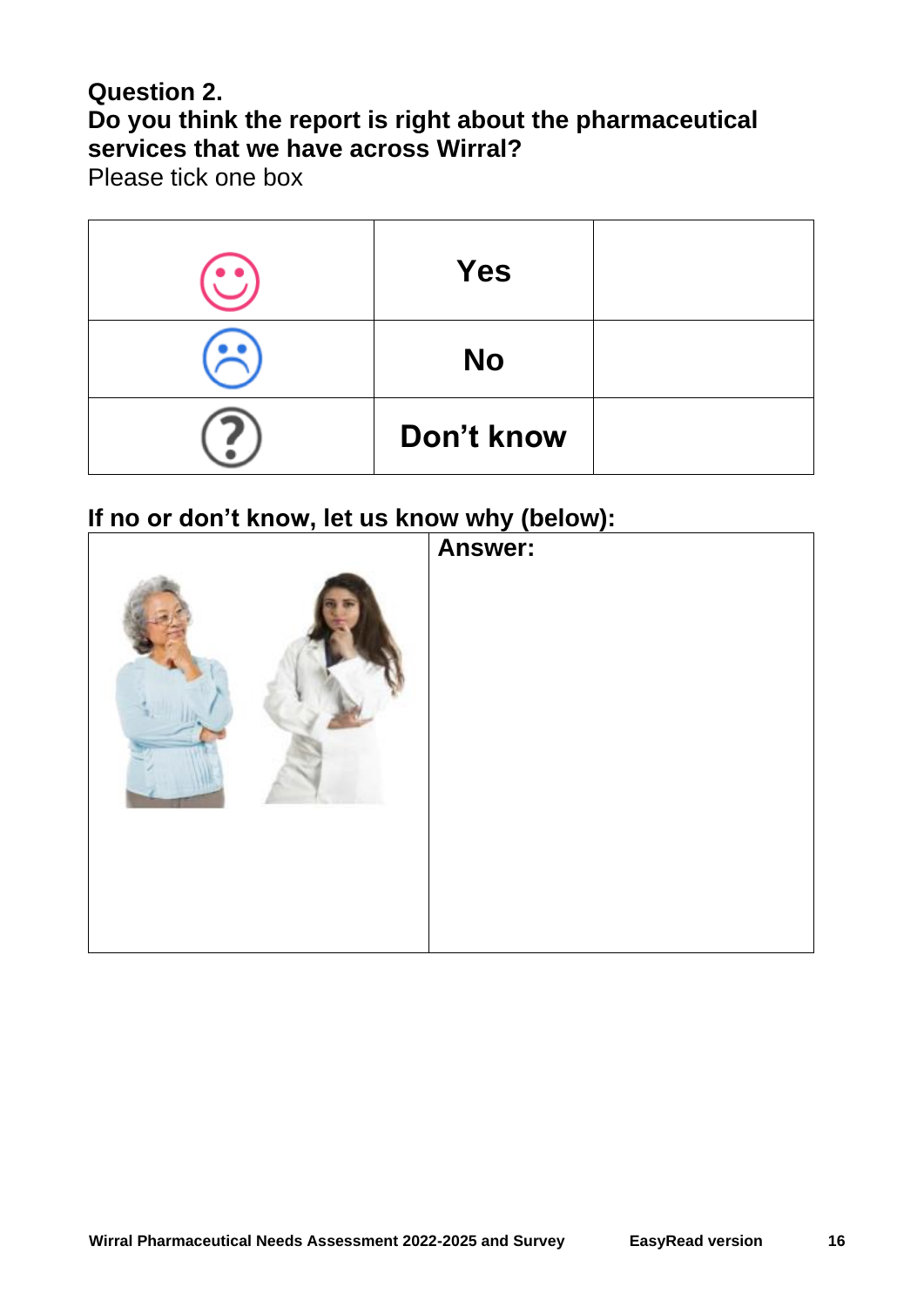#### **Question 3. Do you think the report is right about the health and other needs of Wirral people?**

Please tick one box

| <b>Yes</b> |  |
|------------|--|
| <b>No</b>  |  |
| Don't know |  |

#### **If no or don't know, let us know why (below):**

| , | <i>.</i> .<br><b>Answer</b> |
|---|-----------------------------|
|   |                             |
|   |                             |
|   |                             |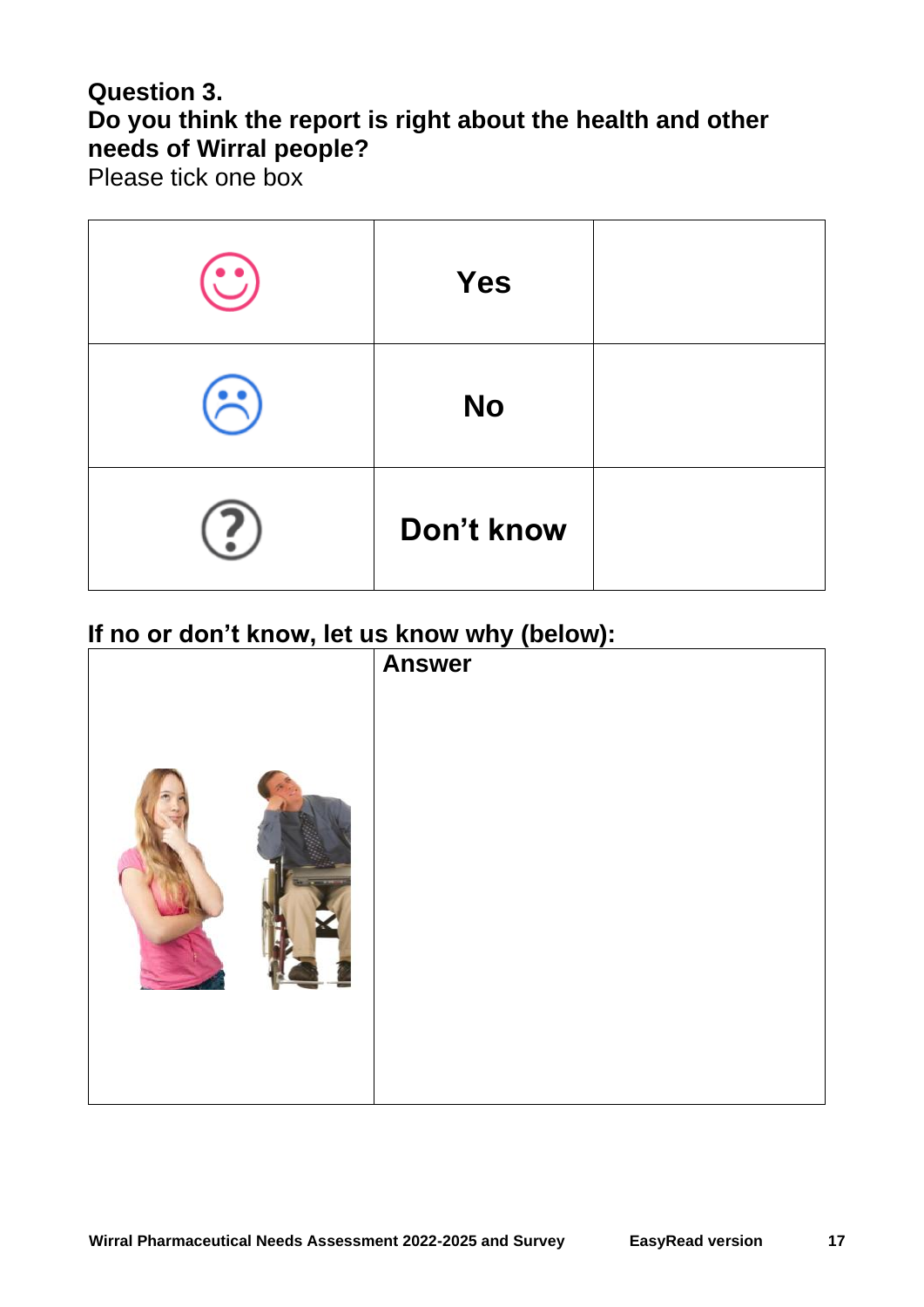#### **Question 4.**

**Do you think that the results of all this work that told us about our local pharmacies, the services, the needs and peoples' views is about right?**

Please tick one box

| <b>Yes</b> |  |
|------------|--|
| <b>No</b>  |  |
| Don't know |  |

#### **If no or don't know, let us know why (below)?**

| <u><b>If HO OF GOITT KITOW, IET US KITOW WITY (DEIOW):</b></u> | <b>Answer</b> |
|----------------------------------------------------------------|---------------|
|                                                                |               |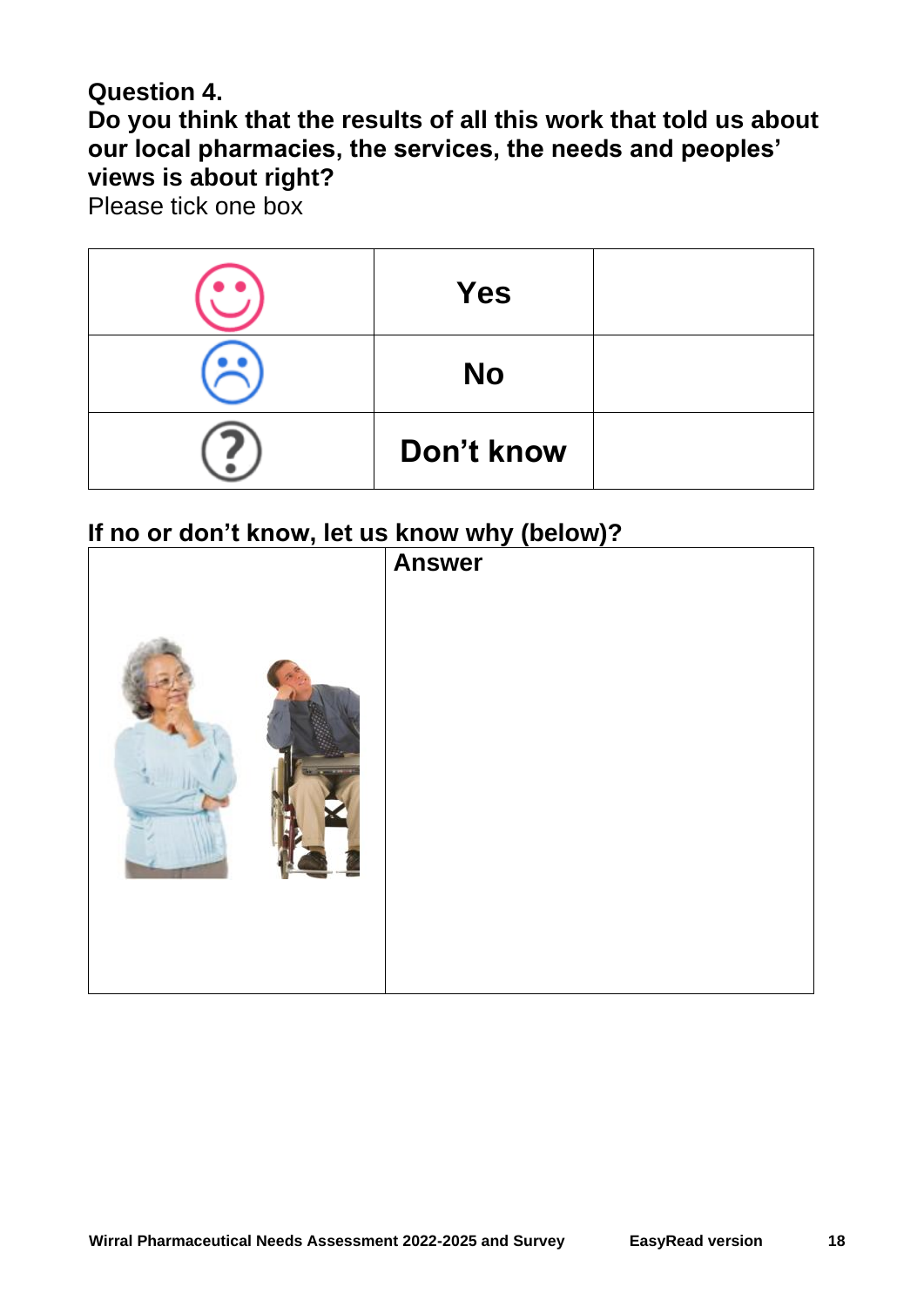#### **Question 5.**

**Is there anything else you would like to tell us about pharmacy, their services or just about this Wirral Pharmaceutical Needs Assessment 2022-2025?** 

Please tick one box

| <b>Yes</b> |  |
|------------|--|
| <b>No</b>  |  |
| Don't know |  |

#### **If yes or don't know, let us know why (below):**

| . .<br>, ,<br>. ,<br>- 3<br>- | <br>$\cdots$ , $\sim$ $\cdots$ , $\cdots$<br><b>Answer</b> |
|-------------------------------|------------------------------------------------------------|
|                               |                                                            |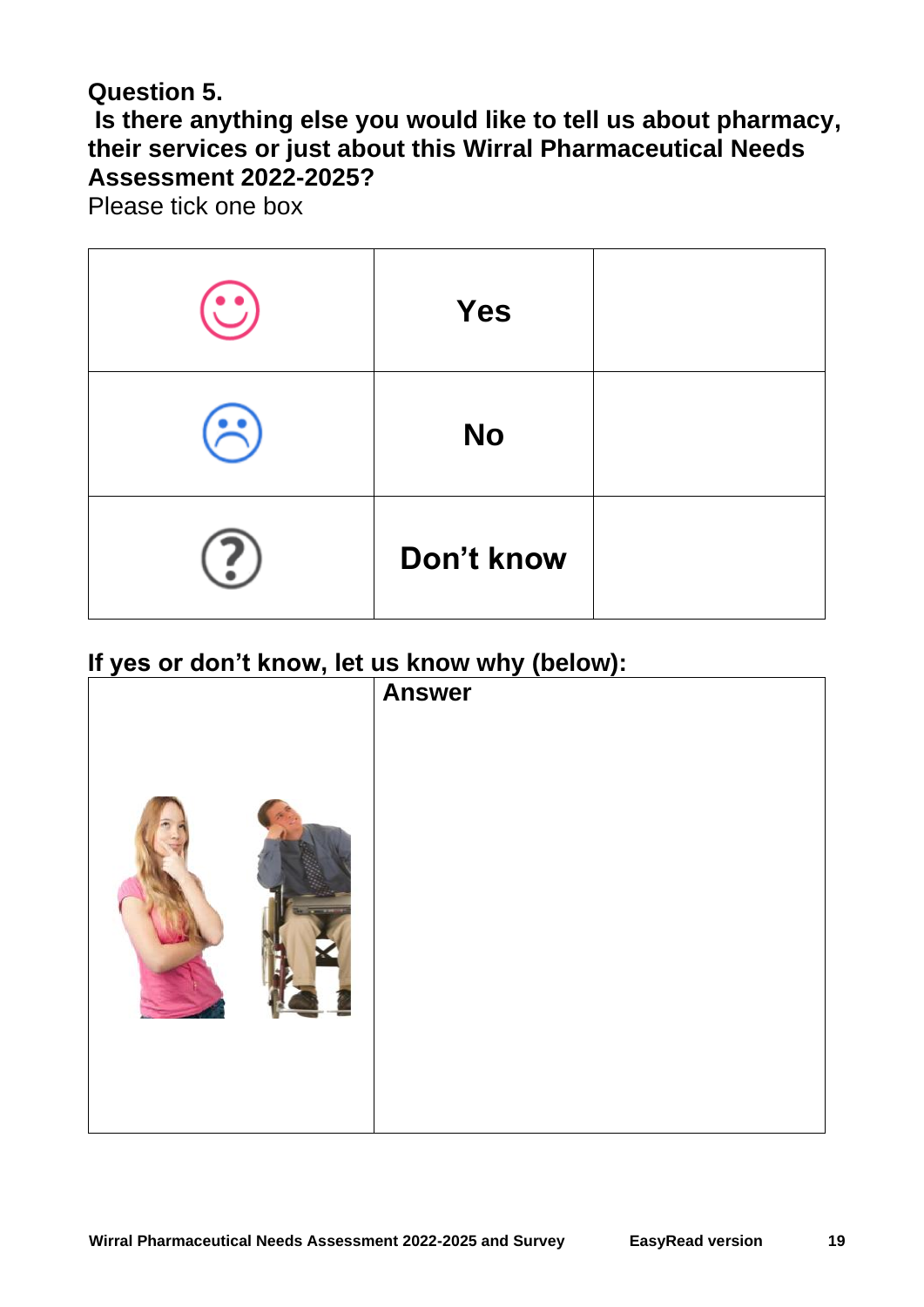## **ABOUT YOU**

You do not have to answer these next six questions if you don't want to.

These questions help us to understand who is using our services and taking part in our surveys.

You can find more information about why we collect this information on the [Freedom of information and data protection](https://www.wirral.gov.uk/about-council/freedom-information-and-data-protection) web page of Wirral Councils [website](https://www.wirral.gov.uk/about-council/freedom-information-and-data-protection)



**part of your postcode (the first 3 or 4 letters and numbers**

2. **I am…**



A man





A woman



Prefer not to say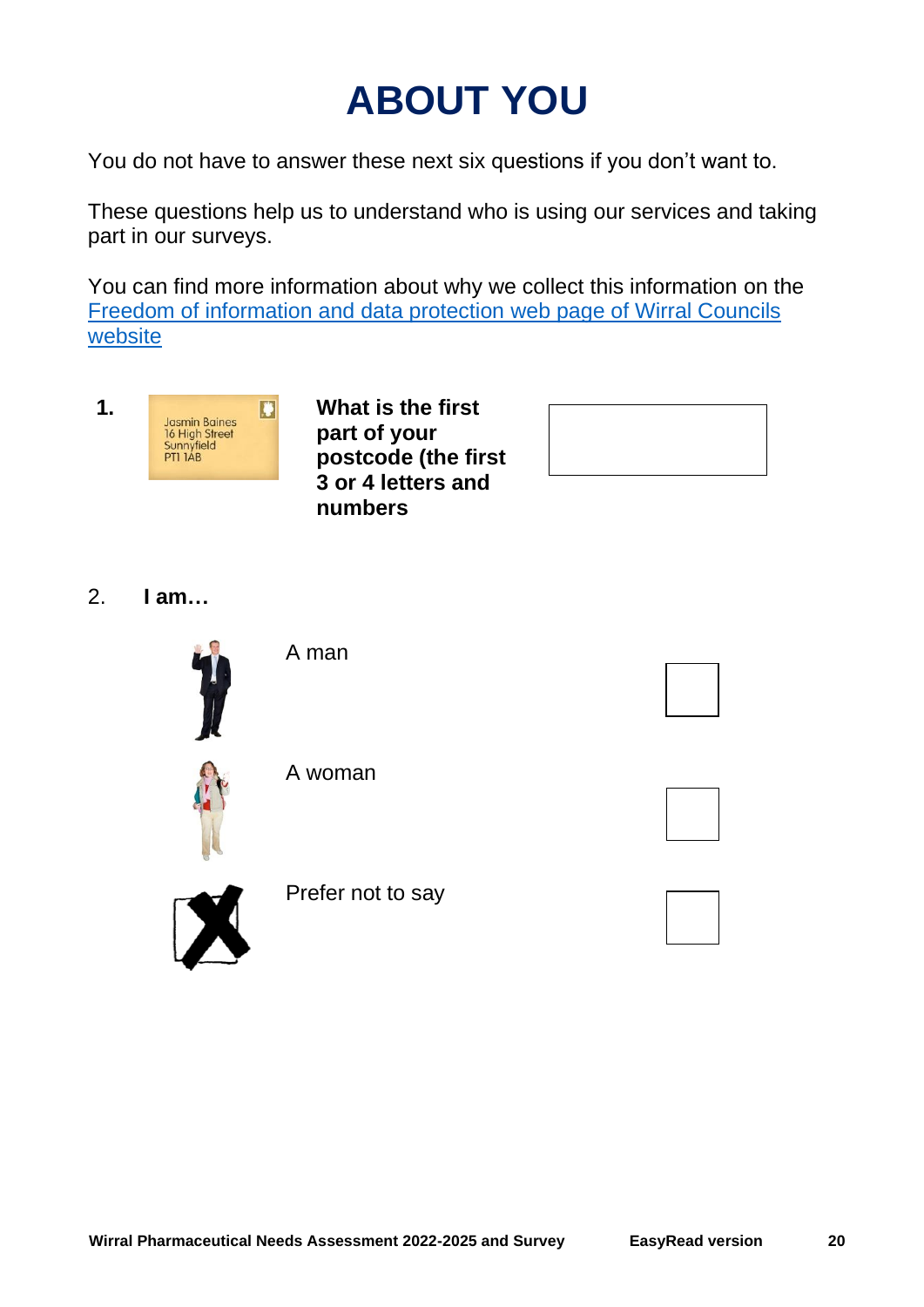

| $18 - 25$         |  |
|-------------------|--|
| 25-34             |  |
| 35-44             |  |
| 45-54             |  |
| 55-64             |  |
| $65+$             |  |
| Prefer not to say |  |





**4. Are you disabled?**

Yes No





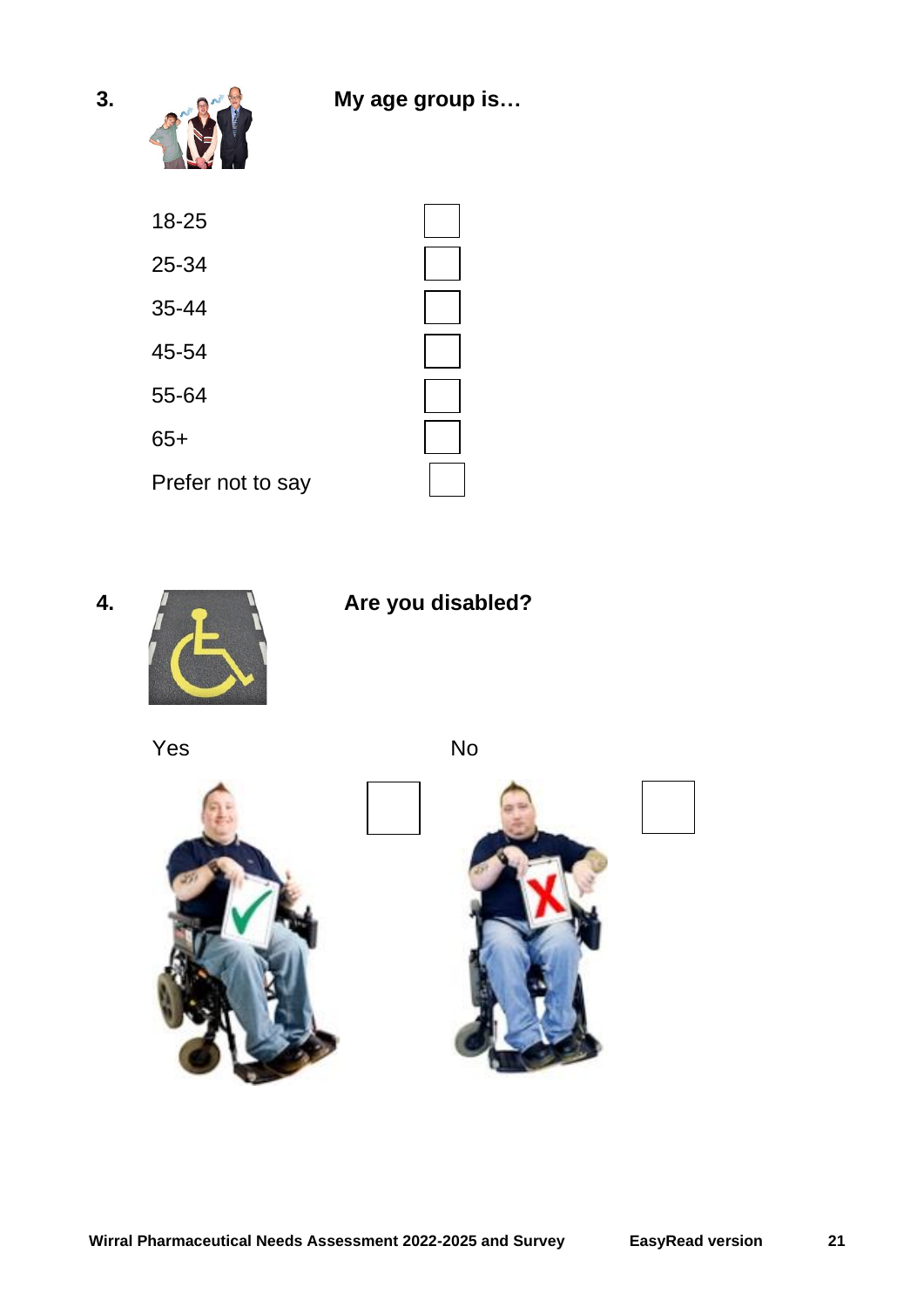

| <b>Learning Disability</b>                                                       |  |
|----------------------------------------------------------------------------------|--|
| Mental Health problems                                                           |  |
| Hearing difficulties                                                             |  |
| Problems with mobility – difficulty walking or moving<br>about, use a wheelchair |  |
| Problems seeing                                                                  |  |
| An illness that affects your daily living on a long-term<br>basis                |  |
| Something else – please say what in the box below                                |  |
|                                                                                  |  |
|                                                                                  |  |
| Prefer not to say                                                                |  |
|                                                                                  |  |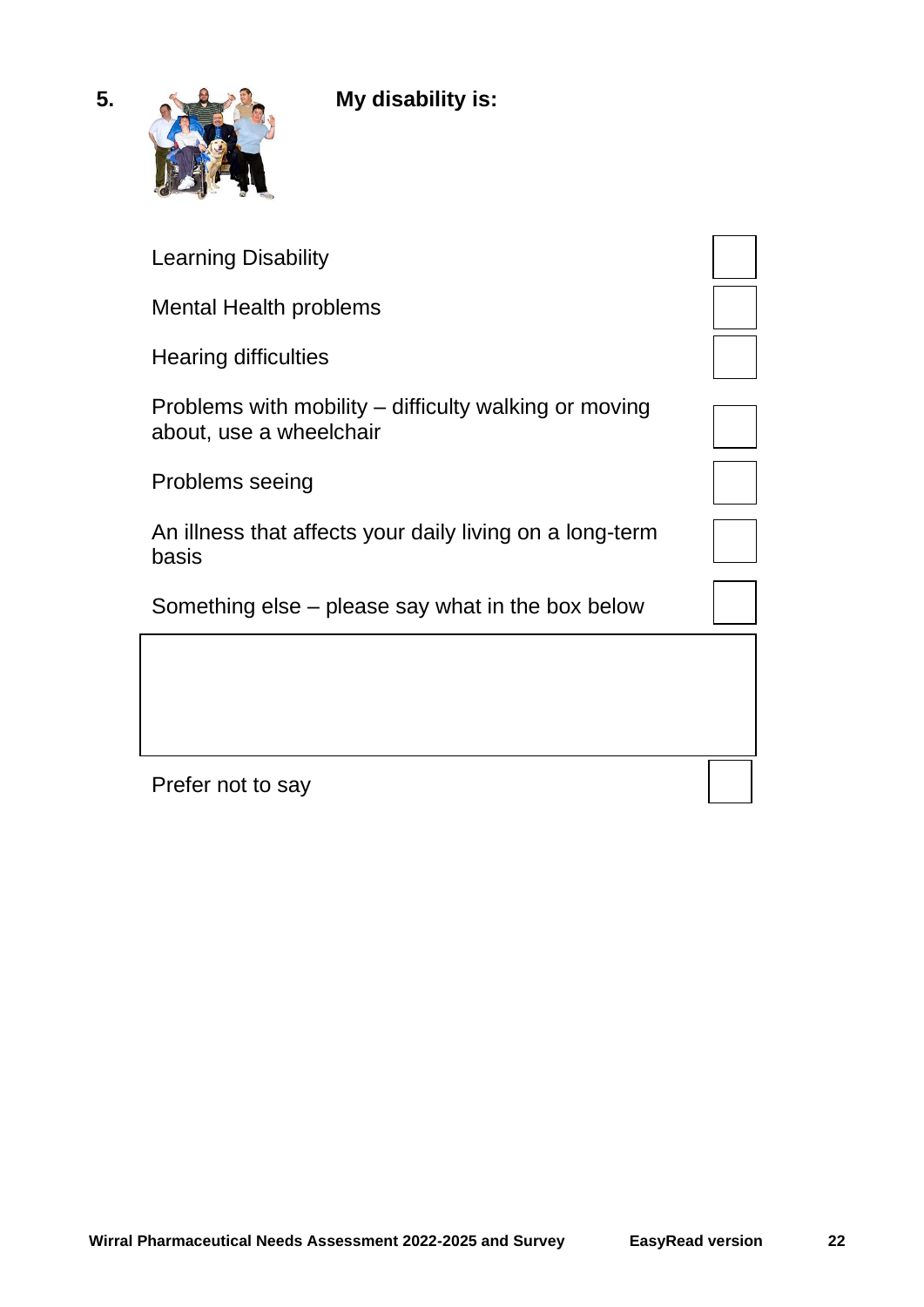| 6. Ethnicity - I am                                 | HIND AT |
|-----------------------------------------------------|---------|
| Asian - Bangladeshi                                 |         |
| Asian – Indian                                      |         |
| Asian - Pakistani                                   |         |
| Other Asian background                              |         |
| <b>Black African</b>                                |         |
| <b>Black British</b>                                |         |
| <b>Black Caribbean</b>                              |         |
| Other Black background                              |         |
| Chinese                                             |         |
| Other Chinese background                            |         |
| Mixed Ethnic background – Asian and White           |         |
| Mixed Ethnic background - Black African and White   |         |
| Mixed Ethnic background - Black Caribbean and White |         |
| Mixed Ethnic background - Other mixed               |         |
| <b>White British</b>                                |         |
| <b>White English</b>                                |         |
| <b>White Irish</b>                                  |         |
| <b>White Scottish</b>                               |         |
| <b>White Welsh</b>                                  |         |
| <b>White Polish</b>                                 |         |
| <b>White Latvian</b>                                |         |
| Gypsy/Traveller                                     |         |
| Other white background                              |         |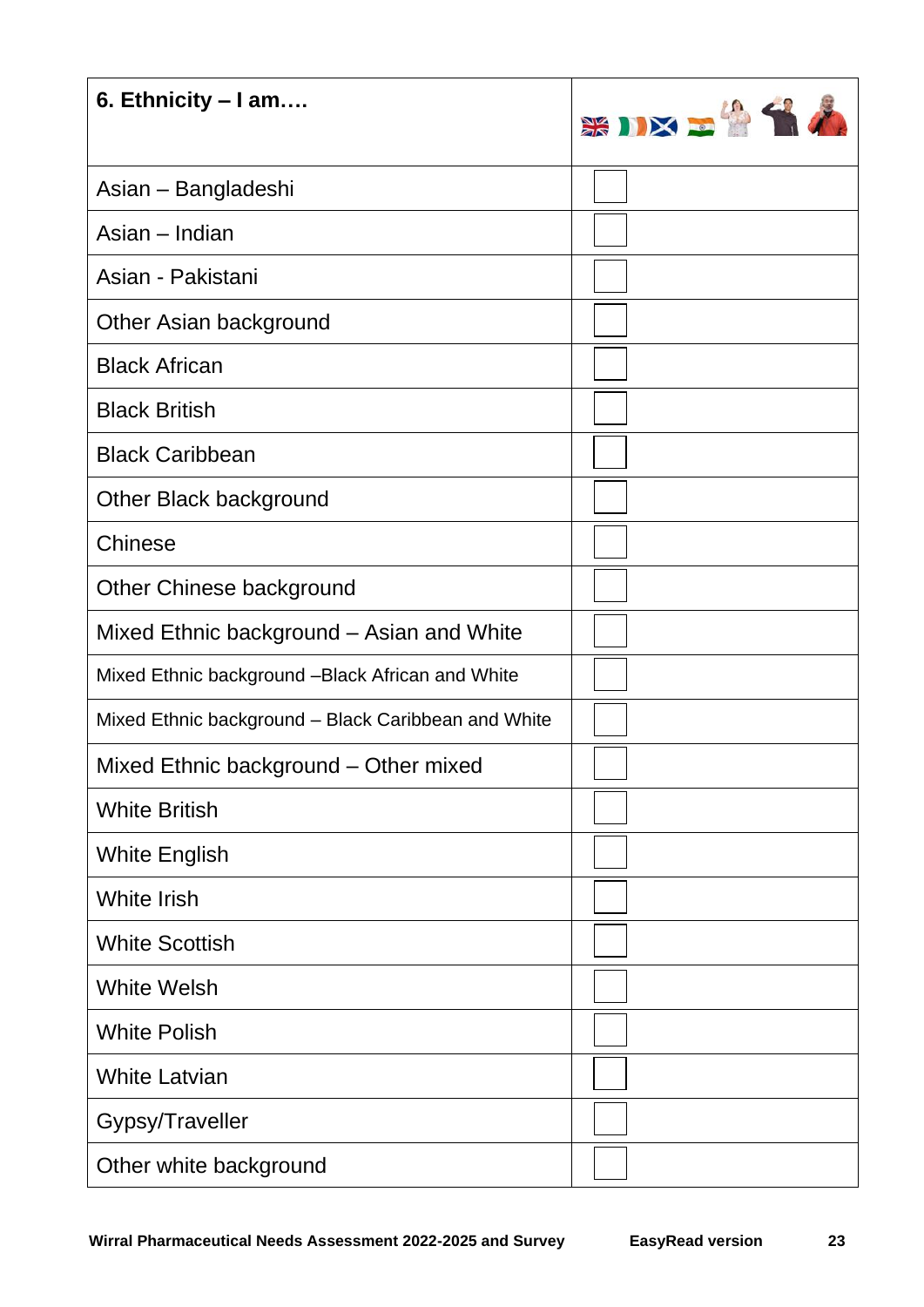**The following three questions are a bit more personal, and you don't have to answer them in if you don't want to, but it would be really helpful if you could fill them in.**

**7. Do you have a religion or belief?**



**Yes No Prefer no to say**











If you ticked yes, please tell us what it is

| <b>Buddhist</b>                          |  |
|------------------------------------------|--|
| Christian                                |  |
| Hindu                                    |  |
| Jewish                                   |  |
| <b>Muslim</b>                            |  |
| <b>Sikh</b>                              |  |
| No religion                              |  |
| Other – please say what in the box below |  |
|                                          |  |